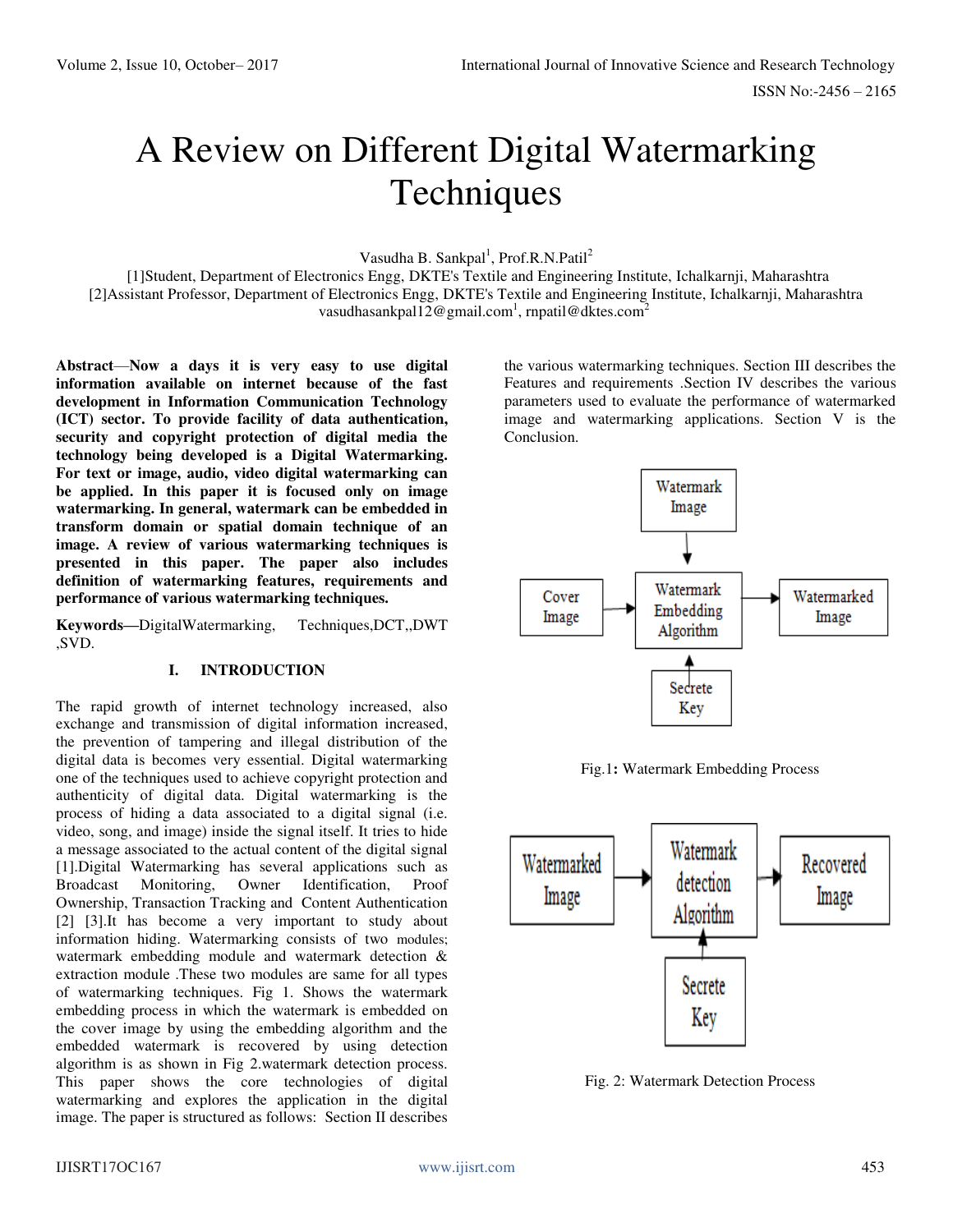# **II. WATERMARKING TECHNIQUES**

The watermarking techniques fall into two categories as shown in Fig 3. Spatial - Domain methods and Frequency Transform Domain methods [4] [5]. In Spatial Domain, it directly handles digital data to hide the watermark. Its main advantage is low computational complexity.

However, this method is susceptible to various attacks. In frequency domain, data to be protected are changed into a frequency domain. It needs more computation as compared to spatial domain methods but it can provide better robustness from different attacks [6].

According to differentiation, the watermarking system can be classified as Blind, Semi-Blind and Non-Blind [7].

#### *Blind:*

The Blind watermarking scheme is called as public:



Fig.3: Classification of Watermarking Techniques

The watermark may be spread throughout the image or Watermarking scheme. The most challenging type of watermarking system is blind watermarking as it does not requires the cover (original data), or the embedded watermark , n bits of the watermark data is extracted from the watermarked data (i.e. the watermarked image) by this system.

#### *Semi-blind:*

 It is called as semi-private watermarking scheme. This system does not need original data for detection.

#### *Non-Blind:*

It is also known as private watermarking scheme. This system requires at least original data for detection. The System extracts the watermark from the possibly distorted data and uses the original data as a hint.

#### *A. Spatial Domain Watermarking Methods:*

#### *a). Additive Watermarking:*

To add pseudo random noise pattern to the intensity of image pixels is the most straight forward method to embed the watermark in spatial domain. The noise signal is floating point numbers or usually integers like (-1, 0, 1).To ensure that the watermark can be noticed, the noise is made by a key, such that the relationship between the numbers of different keys will be very low [8].

#### *b). Least Significant Bit:*

 Least Significant Bit [16] is a spatial domain technique which is a very simple and straight forward method. The least significant bits of the original image is used to embed the watermark. It requires very less time to embed image (watermark). This technique has many drawbacks, a simple attacks can destroy or remove watermark but sometime it may survive against some of the transformations. Recently some of improvements on LSB substitution suggested like embed watermark at single bit rate, multi bit rate or using a pseudorandom number generator. Pixel can also be selected with help of key. Performing loss in compression and addition of noise [17] can easily degrade the image quality or remove or disrupt or destroy watermark.

It lacks the basic strength. In case, if the algorithm is discovered, it becomes very easy for attacker to modify or remove watermark.

#### *c). SSM Modulation Based Technique:*

In this technique the least significant bits are used for embedding watermarks. This method is robust against different attacks and is very easy for implementation. By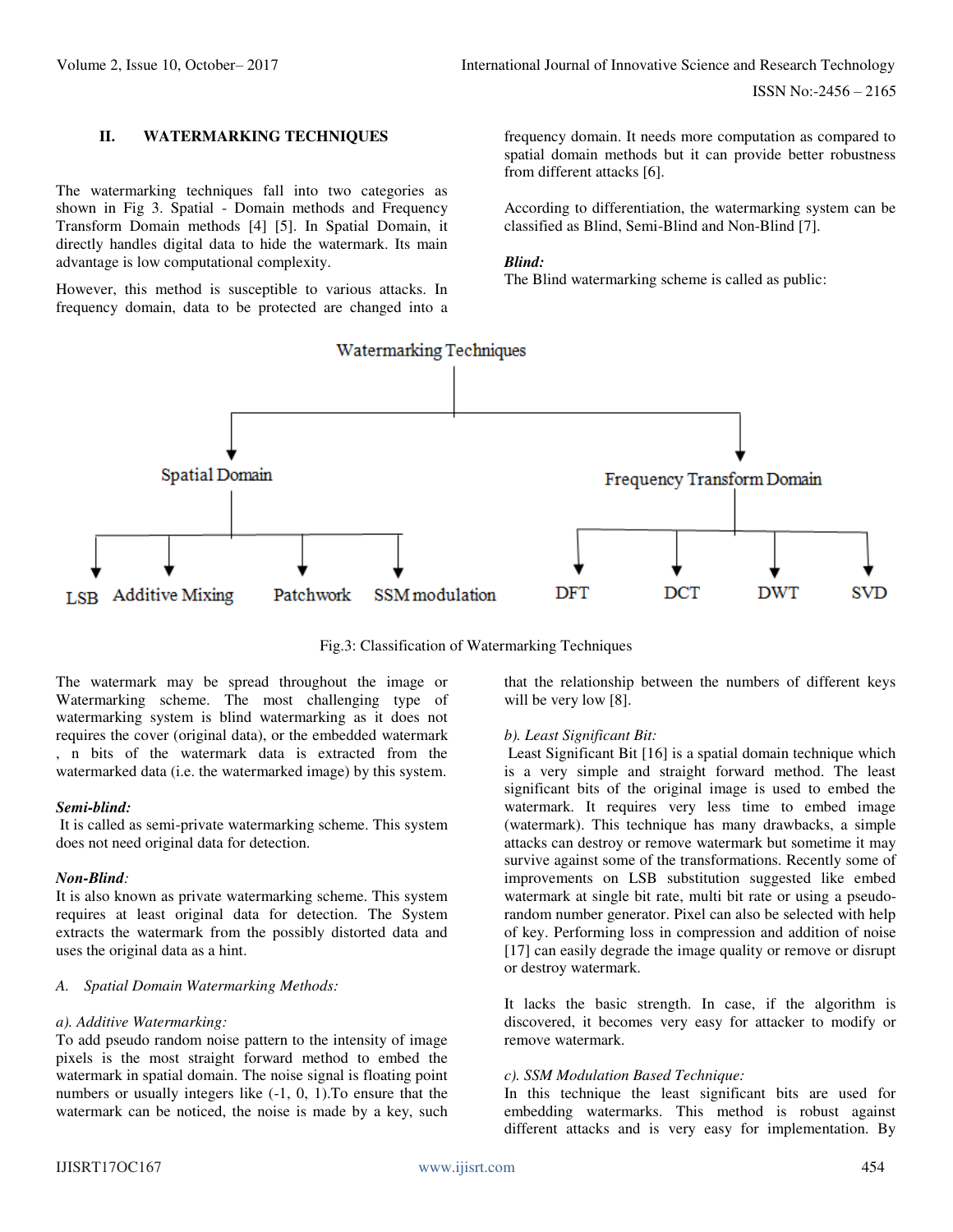selecting a group of pixels the embedding operation is performed and replaces this selected group with the pixels of watermarks. But this technique does not stand for common signal processing attacks and is not suitable for practical applications.

#### *d). Texture mapping coding Technique:*

It is useful for those images which have some texture part in it. In this method the watermark embedded in the texture part of the image. This algorithm is only suitable for those areas with large number of arbitrary texture images (disadvantage) [9], and cannot be done automatically. This method hides data in the continuous random texture patterns of a picture.

### *e). Patchwork Algorithm:*

Patchwork is a data hiding method proposed by Bender et al and published on IBM Systems Journal, 1996[10]. It is based on a pseudorandom, statistical model. Patchwork imperceptibly inserts a watermark with a particular statistic using a Gaussian distribution. A pseudo randomly selection of two patches is carried out where the first one is A and the second is B. Patch A image data is brightened where as that of patch B is darkened (for purposes of this illustration this is magnified).

## *B. Frequency Domain Watermarking Methods:*

These methods are more widely applied than others. The characteristics of the human visual system (HVS) are better



captured by the spectral coefficients [11] , so frequency domain method is popularly used for watermarking. That is human eye is less sensitive against high frequency component and more sensitive against low frequency component. The most commonly used transformations are Discrete Wavelet Transform (DWT), Discrete Cosine Transform (DCT), and Discrete Fourier Transform (DFT). Some of its main algorithms are discussed below:

#### *a). Discrete Cosine Transforms (DCT*):

DCT is a Fourier Transform; it represents data in terms of frequency space rather than an amplitude space. Compared to spatial domain techniques DCT based watermarking techniques are more robust. Such algorithms are robust against simple image processing operations like low pass filtering, blurring, brightness and contrast adjustment, etc. However, they are very difficult for implementation and are more expensive. Along with this, they are weak against Geometric attacks like scaling, rotation, cropping etc. DCT domain watermarking can be classified into Block based DCT watermarking and Global DCT watermarking. Embedding in the perceptually significant portion of the image has its own advantages because most compression schemes remove the perceptually insignificant portion of the image.

## *b). Discrete Wavelet Transforms (DWT):*

The multi resolution representation of an image is produced by discrete wavelet transform (DWT) of the image.



a) Host image b) DWT Transform

Fig.4: Two Level Decomposition

The multi resolution representation provides a simple framework for interpreting the image information. The DWT analyses the signal at multiple resolution. DWT divide the image into low frequency quadrants and high frequency quadrants .The low frequency quadrants is again split into two more parts of low and high frequencies and this process is repeated until the signal is entirely decomposed. The signal DWT transformed two dimensional image into four parts: one part is the low frequency of the original image, the top right contains horizontal details of the image, the one bottom left contains vertical details of the original image, the bottom right contains high frequency of original image. The low frequency coefficients are more robust to embed watermark because it contains more information of original image [12].The reconstruct of the original image from the decomposed image is performed by IDWT. The digital wavelet transform are scalable in nature. DWT more frequently used in digital image watermarking because of excellent spatial localization and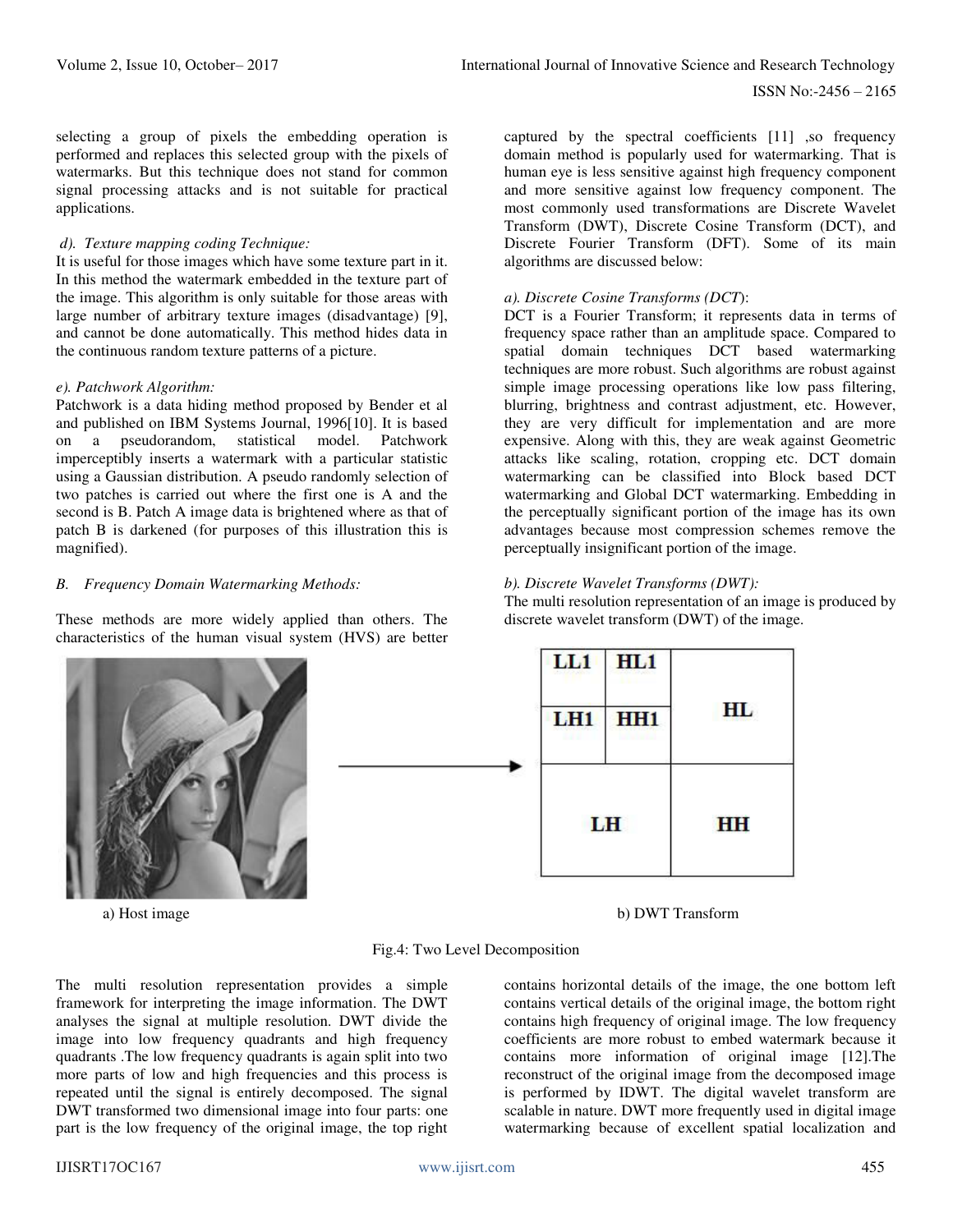ISSN No:-2456 – 2165

multi resolution techniques. To recognize the area in the cover image in which the watermark is embedded efficiently the excellent spatial localization property is very convenient.

 The DWT is applied on host image to decompose the image into four non overlapping multi resolution coefficients is as shown in Fig 4.

And then the detector is used to extract the embedded spread spectrum watermark [13] The DFT is used for the periodic digital signal or discrete-time  $f(x)$ .

## *c). Discrete Fourier Transforms (DFT)*

Discrete Fourier Transforms (DFT) offers robustness against geometric attacks like rotation, scaling, cropping, translation etc. DFT decomposes an image in sine and cosine form .The DFT based watermark embedding techniques are divided in two types: one is the direct embedding technique and the other one is the template embedding.

By modifying DFT magnitude and phase coefficients the watermark is embedded in direct embedding technique. The concept of templates is introduced by template based embedding technique. In DFT domain a template is structure which is embedded to estimate the transformation factor. Once the image undergoes a transformation this template is searched to resynchronize the image, And then the detector is used to extract the embedded spread spectrum watermark [13] The DFT is used for the periodic digital signal or discrete-time  $f(x)$ .

## *d). Singular Value Decomposition (SVD):*

Singular Value Decomposition transform is a linear algebra transform which is used for factorization of a real or complex matrix. Which has numerous applications in various fields of image processing? As a digital image, can be represented in a matrix form with its entries giving the intensity value of each pixel in the image, SVD of an image M with dimension in mxm is given by.

| $M=U^*S^*V^T$ | Eqn. $1$ |
|---------------|----------|
|               |          |

Where, U and V are orthogonal matrices and S is called as singular matrix is a diagonal matrix which carries nonnegative singular values of matrix M. The columns of U and V are call left and right singular vectors of M, respectively. They basically specify the geometry details of the original image. Left singular matrix, i.e. V represents the vertical details of the original image, i.e.,U represents the horizontal details and right singular matrix, The diagonal value of Matrix S is arranged in decreasing order which shows that importance of the entries is decreasing from the first singular value for the last one, this feature is working in SVD based compression methods. [15] There are two main properties of SVD to employ in digital watermarking scheme.

- Small Variation in singular values does not affect the quality of image and
- Singular Values of an image have high stability so; they don't change after various attacks.

## **III. FEATURES AND REQUIREMENTS**

## *A. Features of Digital watermarking Invisible/Inaudible*

Information is embedded without digital content degradation, because of the level of embedding operation is too small for human to notice the change.

#### *a). Inseparable*

The embedded information can survive after some processing, compression and format transformation.

## *b). Unchanging Data File*

Information is embedded directly into the media due to which data size of the media is not changed before and after embedding operation.

## *B. Requirements of Digital watermarking*

 A watermark can exhibit a number of important characteristics. The most important properties of digital watermarking techniques are transparency, robustness, security, capacity, invert ability (reversibility) and complexity and possibility of verification. Transparency relates to the properties of the human sensory. A transparent watermark causes no artifacts.

## *a). Robustness:*

Watermarked in image should survive basic image processing operation such as contrast or brightness enhancement, gamma correction etc.

#### *b). Perceptual transparency:*

The algorithm must embed data without affecting the perceptual quality of the underlying host signal.

## *c). Security:*

A secure data embedding procedure cannot be broken unless the unauthorized user access to a secret key that controls the insertion of the data in the host signal.

#### *d). Complexity:*

This is important property considering in Real time applications like video. Complexity property is concerned with amount of effort needed to extract or retrieve the watermark from content.

## *e). Capacity:*

This factor shows the maximum amount of data, which can be embedded into an image without noticeably reducing image quality. The influence of capacity on the robustness and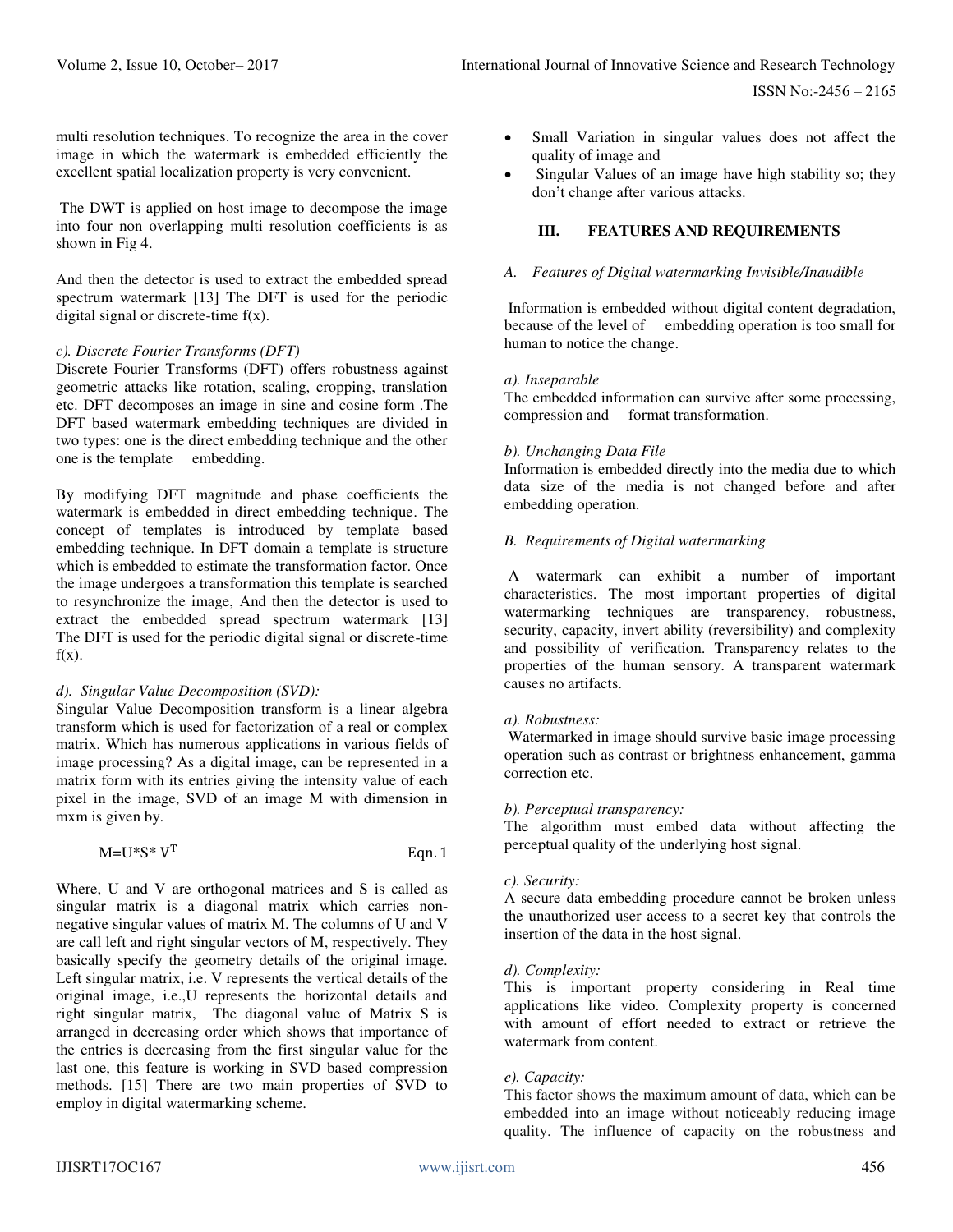imperceptibility of watermarked image is not negligible; for instance, by increasing the data payload, the robustness will decrease and the Imperceptibility will increase.

Capacity requirement always struggle against two other important requirements, that is, imperceptibility and robustness (Fig 5). A higher capacity is usually obtained at the expense of either robustness strength or imperceptibility, or both.



Fig 5: The Tradeoffs among Imperceptibility, Robustness, and Capacity

## *f). Imperceptibility:*

This factor is about the amount of distortion that appears on a watermarked image after inserting a watermark. For invisible watermarks, this factor should be low.

## *g). Reliability:*

To ensure that the project application returns the correct watermark each time. In spite of the loss of watermarking information by the optimizer, we should always be able to obtain correct and accurate results from the project.

## **IV. PERFORMANCE PARAMETERS**

#### *Peak Signal to Noise Ratio (PSNR)-*

It measures the similarity between images before and after watermarking. PSNR is defined in the following way:

$$
PSNR = 10X \log_{10} \frac{\text{max}^2}{\text{MSE}} \text{ dB} \qquad \text{Eqn. 2}
$$

*Mean Squared Error (MSE)-* 

It is simplest function to measure the perceptual distance between watermarked and original image. MSE can be defined as:

$$
MSE = \frac{1}{mn} \sum_{i}^{m} \sum_{j}^{n} (H_{i,j} - H'_{i,j})^2
$$
 Eqn. 3

Where,

 m and n are height of the image  $H_{11}$  is the pixel value of cover image.  $H'_{i,j}$  is the pixel value of embed image.

*Normalized Cross Correlation (NC)-* 

Normalized Cross Correlation (NC) can be used to evaluate the robustness of the watermarking method.

*Bit error ratio(BER)-* 

The difference between the original image and watermarked images is manipulated using the Bit- Error-Rate (BER).

$$
BER = \frac{1}{PSNR}
$$
Eqn. 4

# *A. Applications of Digital Watermarking*

a). Copyright protection - Watermarking can be used to protect digital material distributed on internet to verify the ownership of material.

b). Content Achieving - It can hide identity of digital material such as image, video, audio etc. within its material reduce possibility of tempering it.

c). Mete-data insertion - Meta-data is the data that describe the data. This data can be inserted using watermarking such as audio file can carry singer name or video file carry the subtitle.

d). Broadcast monitoring - Broadcast monitoring refers to the technique of cross verifying whether the content that was supposed to be broadcasted has really been broadcasted or not.

e). Tamper detection - Data transfer over internet can be tamper or alter by other party which is detect by watermarking.

f). Medical Applications: digital watermarking provide both confidentiality and authentication without affecting the medical data.

# **V. CONCLUSION**

This paper gives a detailed study on various digital water marking techniques spatial domain and transform domain (DCT, DWT, DFT) and their applications. We have presented various aspects of digital watermarking like overview, techniques and requirements. Apart from it a brief analysis of watermarking techniques is presented which can help the new researchers in related area.

We tried to provide the comprehensive information regarding the digital watermarking which will assist the new researchers to acquire the maximum knowledge in this domain.